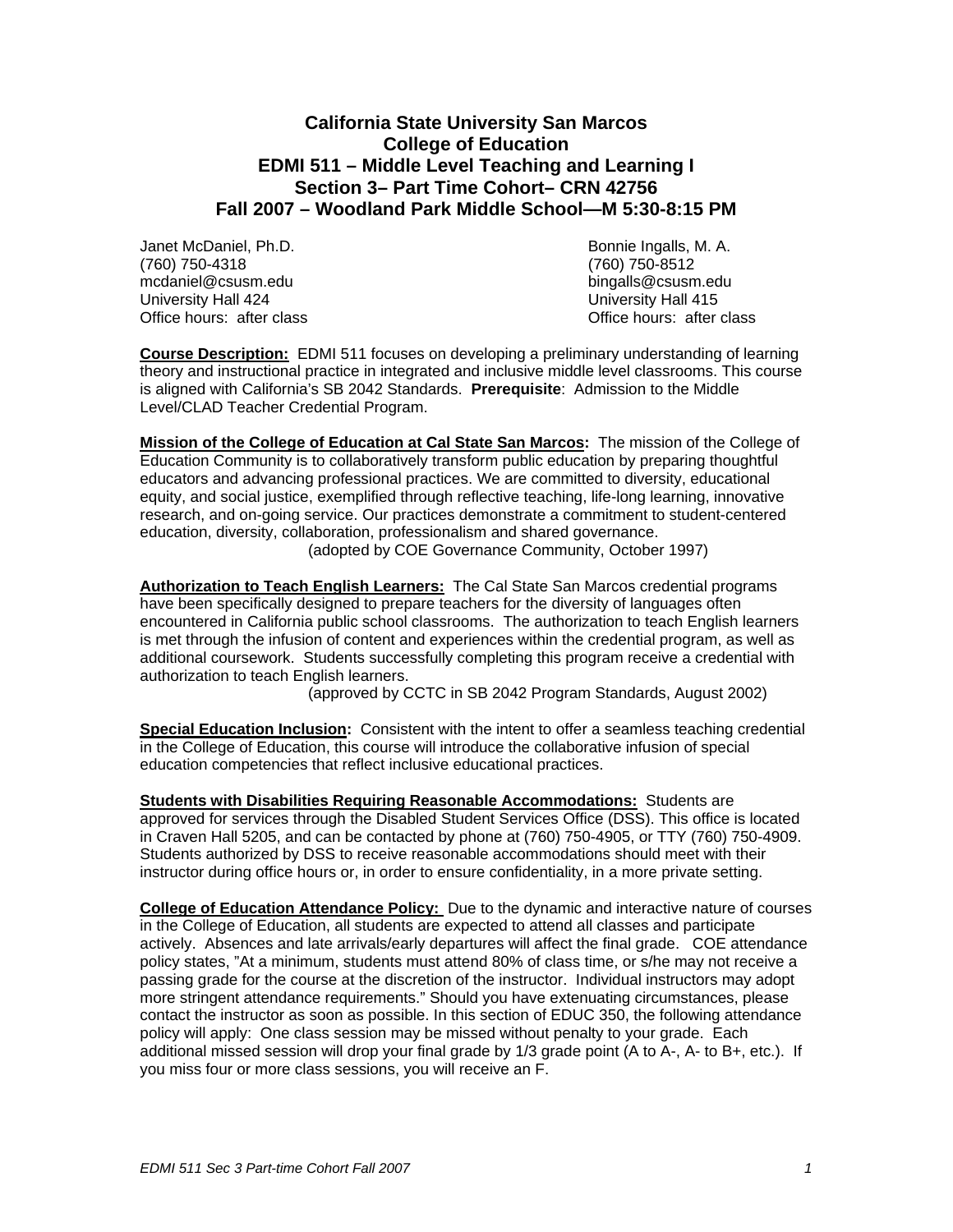**All University Writing Requirement:** Every course at the university must fulfill the university's writing requirement of at least 2,500 words. In this course, this is accomplished through the following written assignments: Beginning of the Year, Interview of a Young Adolescent, and Creating a Classroom Environment.

**CSUSM Academic Honesty Policy:** Students will be expected to adhere to standards of academic honesty and integrity, as outlined in the Student Academic Honesty Policy. All written work and oral presentation assignments must be original work. All ideas/materials that are borrowed from other sources must have appropriate references to the original sources. Any quoted material should give credit to the source and be punctuated with quotation marks.

Students are responsible for honest completion of their work including examinations. There will be no tolerance for infractions. If you believe there has been an infraction by someone in the class, please bring it to the instructor's attention. The instructor reserves the right to discipline any student for academic dishonesty in accordance with the general rules and regulations of the university. Disciplinary action may include the lowering of grades and/or the assignment of a failing grade for an exam, assignment, or the class as a whole."

Incidents of academic dishonesty will be reported to the Dean of Students. Sanctions at the University level may include suspension or expulsion from the University.

**Plagiarism:** As a future educator, it is expected that each student will do his/her own work, and contribute equally to group projects and processes. Plagiarism or cheating is unacceptable under any circumstances. If you are in doubt about whether your work is paraphrased or plagiarized see the Plagiarism Prevention for Students website http://library.csusm.edu/plagiarism/index.html. If there are questions about academic honesty, please consult the University catalog.

**Grading & Expectations:** Teacher education is a professional preparation program. It is expected that students will come to class prepared to discuss the readings, submit required assignments, and participate in class activities. Students are expected to adhere to academic honesty and integrity, standards of dependability, confidentiality and writing achievement. Because it is important for teachers to be able to effectively communicate their ideas to students, parents, colleagues, and administrators, writing that is original, clear and error-free is a priority for the College of Education. It is expected that work will be turned in on time. Please discuss individual issues with the instructor. Furthermore,

- You must maintain a B average (3.0 GPA), with all grades at a C+ or better, in your teacher education courses to receive a teaching credential from the State of California.
- If you miss more than one class session, you cannot receive a grade of A. If you miss more than two class sessions, you cannot receive a grade of B.
- Late assignments will be accepted only under extenuating circumstances. Consult the instructor in advance if an assignment will be turned in late.

| A  | 93-100 points | в-    | 80-82 points |
|----|---------------|-------|--------------|
| A- | 90-92 points  | C+    | 78-79 points |
| B+ | 88-89 points  | С     | 73-77 points |
| B  | 83-87 points  | $C$ - | 70-72 points |

**Use of Technology:** Students are expected to demonstrate competency in the use of various forms of technology (i.e. word processing, electronic mail, use of the Internet, and/or multimedia presentations). Specific requirements for course assignments with regard to technology are at the discretion of the instructor. Keep a digital copy of all assignments for use in your teaching portfolio. Details will be given in class.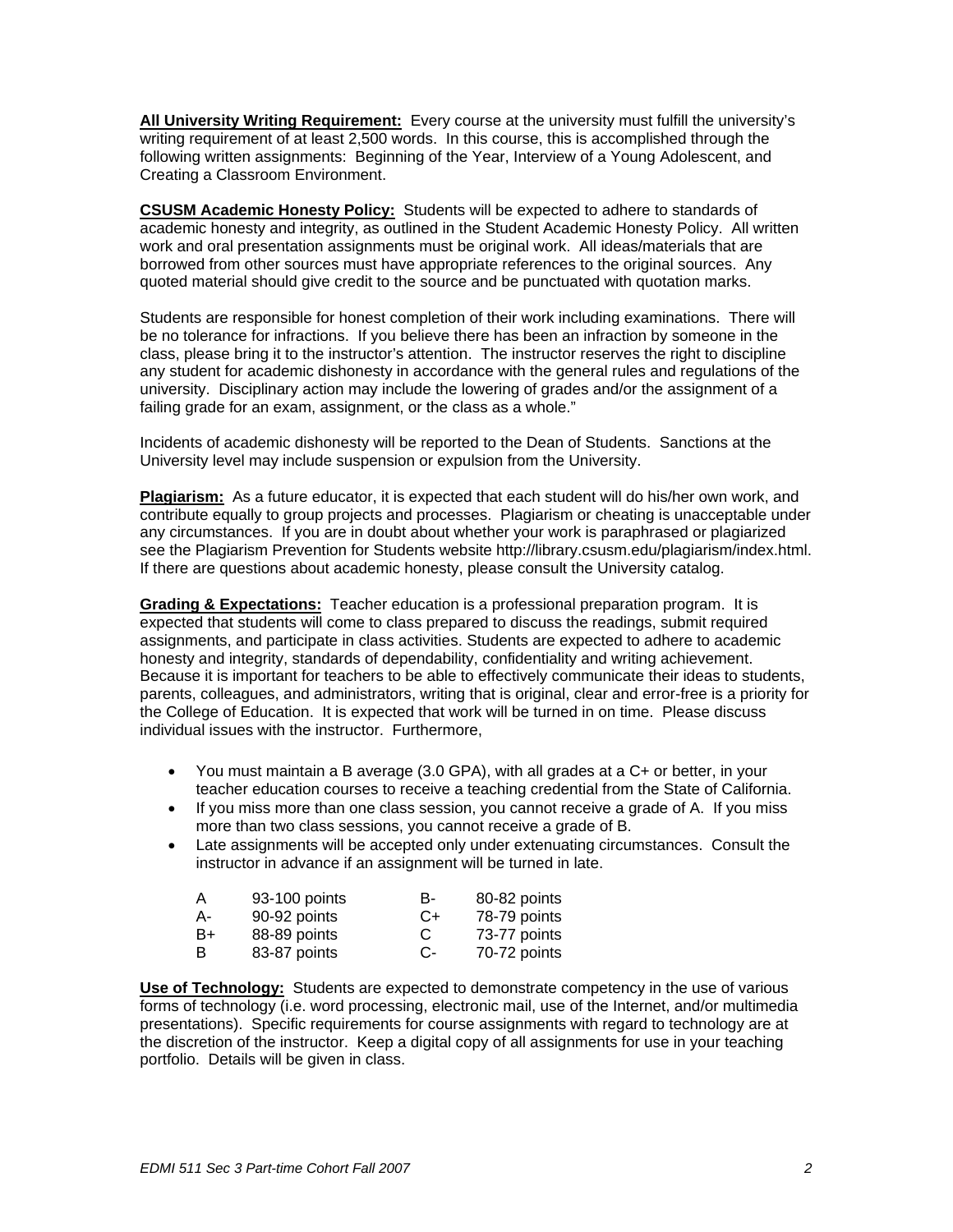**Electronic Communication Protocol:** Electronic correspondence is a part of your professional interactions. If you need to contact the instructor, e-mail is often the easiest way to do so. It is my intention to respond to all received e-mails in a timely manner. Please be reminded that e-mail and on-line discussions are a very specific form of communication, with their own nuances and etiquette. For instance, electronic messages sent in all upper case (or lower case) letters, major typos, or slang, often communicate more than the sender originally intended. With that said, please be mindful of all e-mail and on-line discussion messages you send to your colleagues, to faculty members in the College of Education, or to persons within the greater educational community. All electronic messages should be crafted with professionalism and care. Things to consider:

- Would I say in person what this electronic message specifically says?
- How could this message be misconstrued?
- Does this message represent my highest self?
- Am I sending this electronic message to avoid a face-to-face conversation?

In addition, if there is ever a concern with an electronic message sent to you, please talk with the author in person in order to correct any confusion.

#### **Course Objectives**

- Students will demonstrate knowledge of the principles of effective schooling for young adolescents.
- Students will demonstrate effective standards-based lesson planning that is responsive to the needs of diverse young adolescents.
- Students will interpret major theories of young adolescent development through course assignments.
- Students will identify and analyze a variety of multicultural/multilingual learner centered instructional strategies including those that maximize comprehensible input, student interactions, and learning strategies for content and language development.
- Students will develop strategies for designing student-centered classroom environments.

# **Required Texts**

- Grant, Carl. A. & Gillette, Maureen. (2005). *Learning to Teach Everyone's Children: Equity, Empowerment and Education that is Multicultural.* Belmont, CA: Thomson & Wadsworth.
- National Middle School Association. (2003). *Research and Resources in Support of This We Believe.* Westerville, OH.
- National Middle School Association. (2003). *This We Believe: Successful Schools for Young Adolescents*. Westerville, OH.
- Turnbull A., Turnbull, R. & Wehmeyer, M.L. (2007). *Exceptional Lives: Special Education in Today's Schools, 5th Ed*. Upper Saddle River, New Jersey: Pearson, Merrill Prentice Hall.
- Vatterott, C. (2007). Becoming a Middle Level Teacher: The Student Focused Teaching of Young Adolescents. New York: McGraw Hill.
- Villa, R. A. and Thousand, J. S. (2005). *Creating an Inclusive School* (2nd ed.). Alexandria, VA: Association for Supervision and Curriculum Development.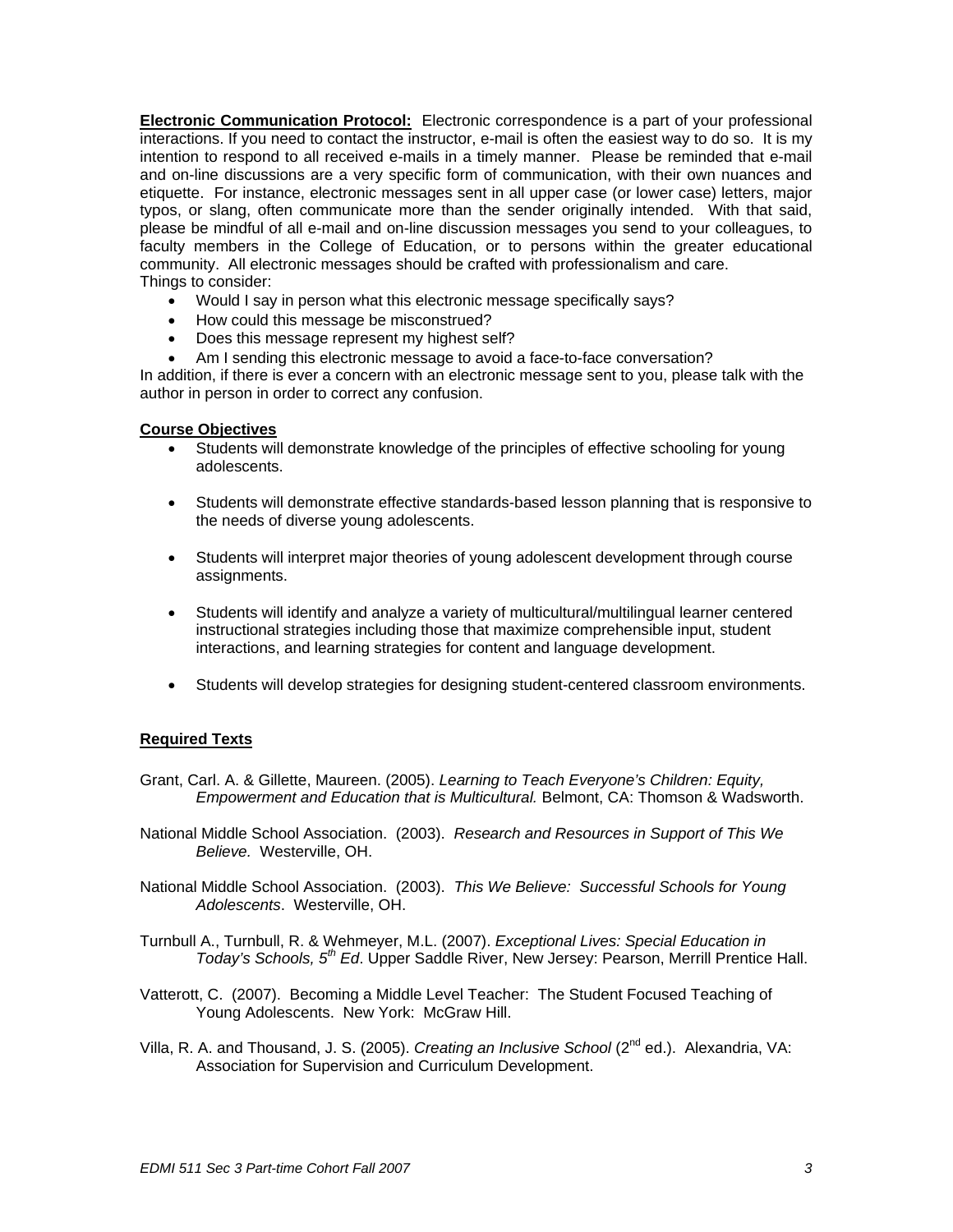Task Stream Electronic Portfolio, Must register and pay fee online @ http://www.TaskStream.com (register for 1 year minimum).

# **Teacher Performance Expectation (TPE) Competencies**

The course objectives, assignments, and assessments have been aligned with the CTC standards for the Multiple Subjects Credential. This course is designed to help teachers seeking the Multiple Subjects Credential with Middle Level Certificate to develop the skills, knowledge, and attitudes necessary to assist schools and districts in implementing effective programs for all students. The successful candidate will be able to merge theory and practice in order to realize a comprehensive and extensive educational program for all students. You will be required to formally address the following TPEs in this course:

TPE 6e: Middle Level Philosophy and School Organization

TPE 10: Instructional Time

The Teacher Performance Expectations identified here are addressed in EDMI 511 through class discussions, activities, oral/visual presentations, and written assignments.

# **Assignments**

# 1. Reading log: Ongoing (WebCT site, due on Saturdays at 5 PM) 10 points

The reading log provides an opportunity to reflect on learning about teaching through the assigned readings for each session. You may either respond to the reading in a one-paragraph narrative reflection (agree, disagree, note specific ideas, etc.) or respond using one of the comprehension strategies you learned in your EDMI 521 course.

No credit will be given for late submissions of reading logs. In extraordinary circumstances, if you do not have access to WebCT for a timely submission, you may email the log entry to the instructor by Saturday by 5 PM. Later, as soon as you re-establish WebCT access, you will resubmit on WebCT.

# **2. Current events: Ongoing; Due December 10 (WebCT Site) 5 points**

Sign up for a date when you will be responsible for presenting an item from the week's news about middle schooling and/or issues of importance about young adolescents. (5 minutes maximum). The item may be from television, radio, internet (e.g., www.edweek.org/), newspaper, or magazine, and may pertain to local, national/, or international issues. You will summarize and present the importance of the news for your classmates. After you present your current event, go to the WebCT site and submit a one-sentence report as the "Current Events" assignment, so that you can receive credit. You must submit your assignment by December 10.

# **3. This We Believe Presentation: Due September 10 10 points**

With your colleagues, you will make a creative presentation on your section of This We Believe and Research/Resources for TWB.

#### **4. Beginning the School Year: Due September 17 (WebCT site) 15 points**   *(TPE addressed through this assignment: 6e)*

You will write a reflection your observation of a teacher during the first week of school. See details below.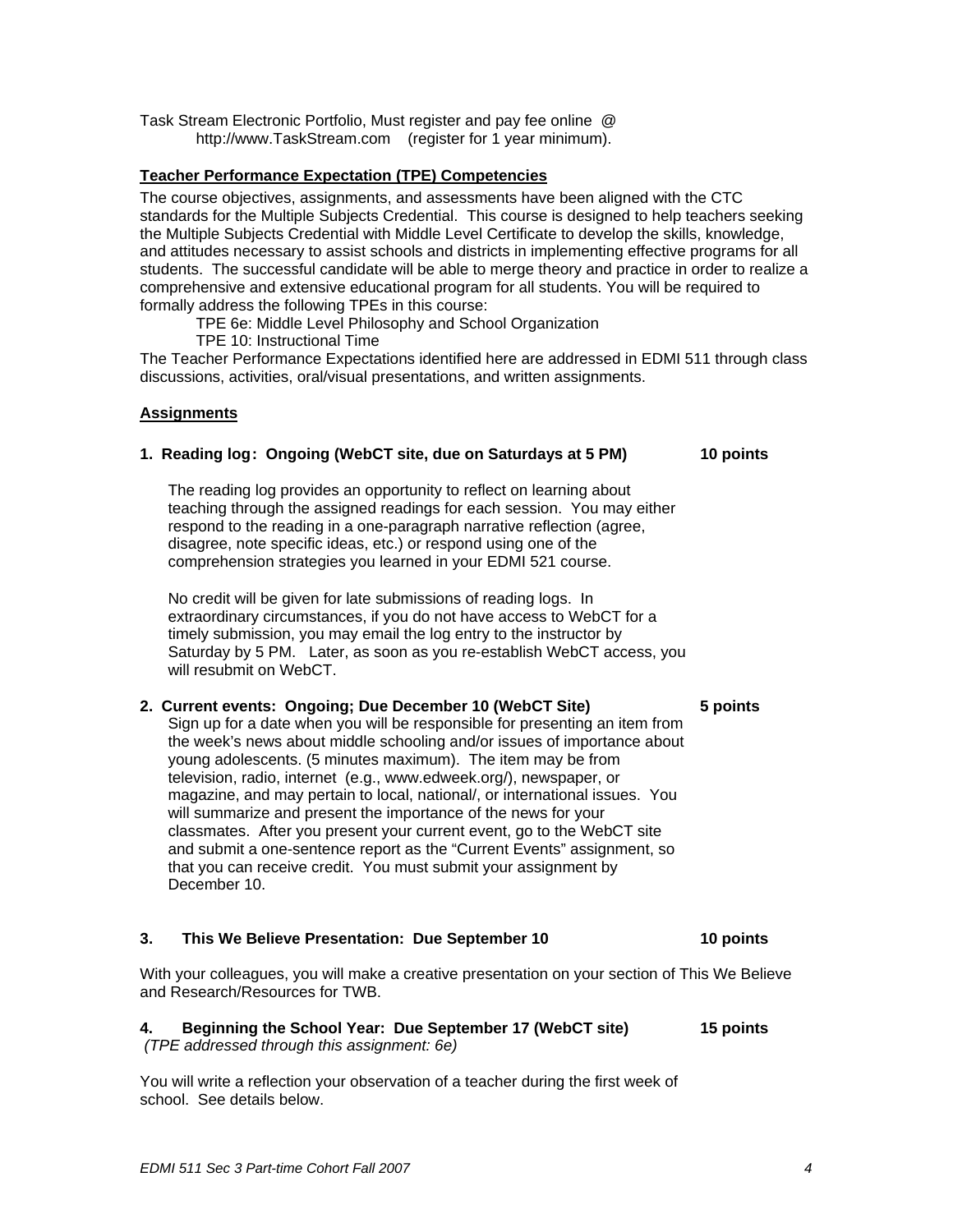# **5. Case Study of a Young Adolescent: Due October 15 (WebCT site) 15 points**  *(TPE addressed through this assignment: 6e)*

You will interview a young adolescent and write an analysis, relating the experience to class texts and discussions. See details below.

#### **6. Lesson Planning Workshop: Due October 22 (WebCT site) 15 points**   *(TPE addressed through this assignment: 10)*

You will complete a lesson plan as described in class.

# **7. Creating the Classroom Environment Due December 3 (WebCT site) 15 points**

 *(TPE addressed through this assignment: 10)* 

You will create a plan for motivating your middle school students. Details to come.

# **8. TPE Reflective Statements TPEs 6e and 10 (TaskStream) 10 points**

You will submit your TPE reflective statements to TaskStream in class on October 29 (TPE 6e) and December 3 (TPE 10). Each TPE statement is 5 points. See details below.

# **9. Participation: Self-evaluation due December 10 (WebCT site) 5 points**

This course is designed for active learning during class sessions. In order for this course to succeed for individuals and the group, students must come to class prepared to discuss assigned readings/topics and to participate in class activities. To receive credit for class participation, you will submit a selfassessment on WebCT by December 10. The instructors will take your selfassessment into account when determining the participation grade.

- Do you participate in class discussions productively, sharing your knowledge and understandings?
- Do you interact productively with your peers, taking on a variety of roles (leader, follower, etc.)?
- Do you contribute appropriately to group work—do you "do your share"?
- Are you able to accept others' opinions?
- Are you supportive of others' ideas?
- Do you support your peers during their presentations?
- Can you monitor and adjust your participation to allow for others' ideas as well as your own to be heard?

# **Assignment 4: Beginning the School Year (Critical Assessment Task TPE 6e)**

The beginning of the school year is a crucial time for students and teachers alike. Routines are established; expectations are set; classroom climate is forming. The purpose of this assignment is to have you discover the ways in which districts/schools/teachers establish climate, routines, and expectations for their students. If all goes well, much of this effort becomes invisible later on in the school year, so it is important to learn about the first days of the year. If you are able to do so, you will observe a teacher during teacher days and the first few days of school. If you are unable to do that, you will interview a teacher about the beginning of the year. Show your teacher this assignment—a copy is provided for that purpose. *Assure the teacher that you will not use real names in the written report.*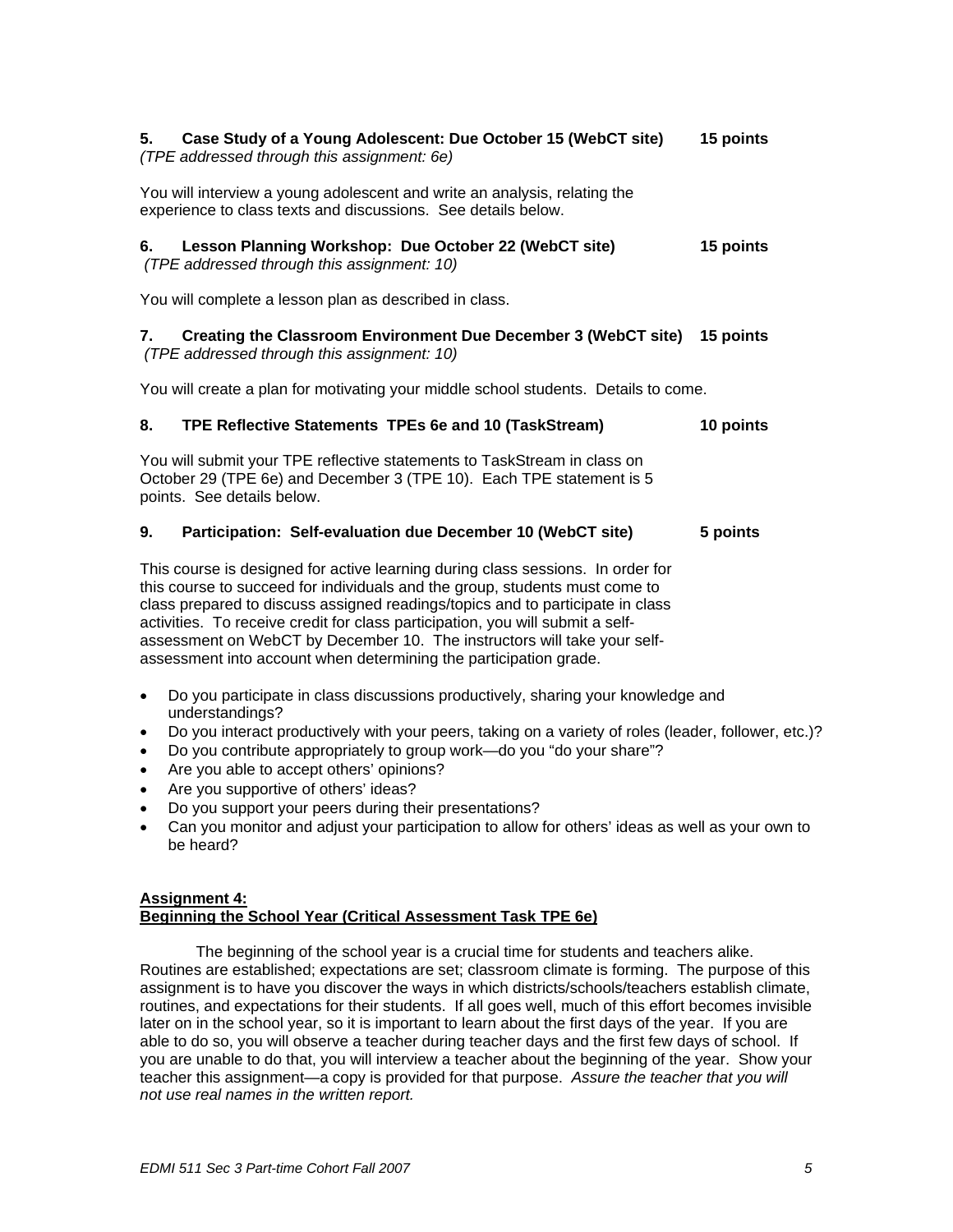*Collecting the data*: Observe the beginning of the school year for a teacher *or* interview a teacher during this time. Take notes; these are the data for your written reflection about the beginning of school. In order to guide your observation/interview, the following points are suggested. Feel free to tailor your notes to your situation; add things not included here. Your role is to report and analyze, not to evaluate.

- I. During faculty meeting time prior to the first day of school:
	- 1. What topics are addressed for whole-faculty consideration?<br>2. What questions or concerns do the teachers have?
	- What questions or concerns do the teachers have?
	- 3. What needs to be done to prepare the classroom for the first day?
	- 4. What have you learned about the community, school and students?
- II. Interview the teacher. Suggested interview questions:

 1. Tell me about how you open the school year. What is most important to you in your first days?

- 2. What do you expect of students in this class?
- 3. What are some of the things you think I should look for that will help me to understand your classroom better?
- 4. Tell me about the main things you want students to learn in this class. Are your goals academic, or also social, etc.? Do you expect the same thing of *all* the students?
- 5. What role does multicultural education play in your classroom?
- 6. What role does multilingual education play in your classroom? Do you adapt your instruction for students who are learning English? If so, how?
- 7. What kinds of information do you already have about your students' abilities and achievement (test scores, transcripts, other records, informal assessments)? How important is that information to you now? How do you differentiate instruction for students with a wide range of abilities and achievements?
- 8. What kinds of information about your students do you want to get within the first few weeks (academic? non-academic?)? How will you do that?
- 9. How do you communicate with parents/caregivers at the beginning of the year?
- 10. Do you coordinate your teaching with any others in the school (interdisciplinary team, subject area colleagues, etc.)? Who determines the content of your curriculum and the pace of your instruction for the year?
- III. If you are on site prior to the students coming into the classroom:
	- 1. Draw a diagram or take photos of the physical environment.
	- 2. Take note of: bulletin boards and content, national/international symbols, multicultural/multilingual displays, posted lists of rules or expectations, other features of the classroom, how the teacher is dressed.
	- 3. In what ways does this classroom environment suggest, "diversity is valued here"?

IV. If you are on site, choose one class period for detailed observation. As students enter the room:

- 1. Where is the teacher standing/sitting?
- 2. How do students enter?
- 3. How do students get their seats (assigned?)?
- 4. Draw a seating chart. Describe each student by gender, ethnicity/race, and any noticeable special needs.
- 5. How does the teacher greet the students?
- 6. How do students greet each other?
- 7. Where do students put personal belongings/jackets/etc.?
- 8. What are the students wearing?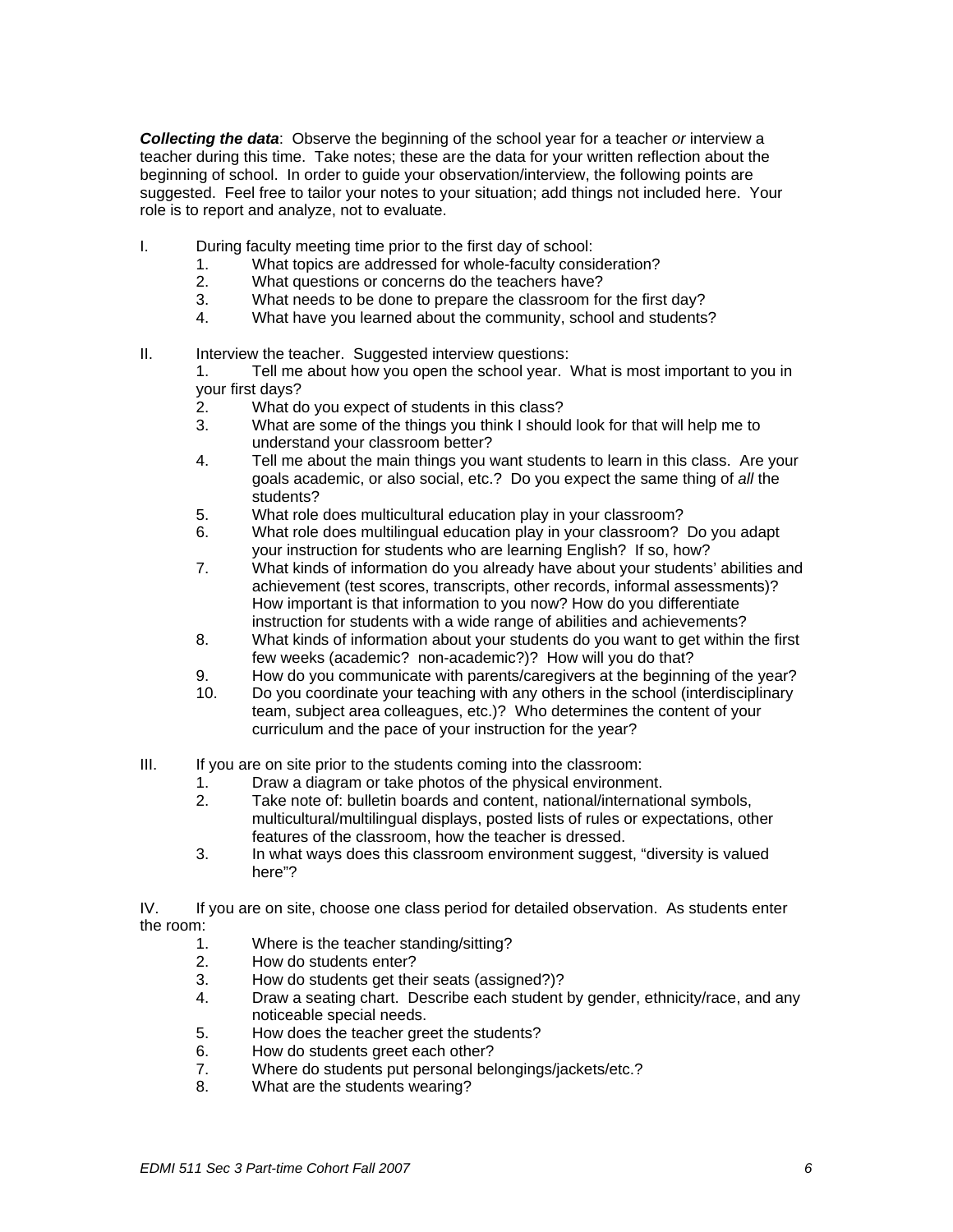- V. During the first three days of class:
	- 1. How soon does class start?
	- 2. How does the teacher let students know class has started?
	- 3. What are the teacher's first words?
	- 4. How does the teacher introduce himself/herself to the class?
	- 5. How does the teacher learn students' names?
	- 6. Note any "mixer" activity used to introduce students to each other. How do students learn their peers' names? How is a sense of community established in the classroom?
	- 7. How is the course (content) introduced? What does the teacher say the class is about?
	- 8. What does the teacher say about classroom expectations/student behavior? What does the teacher negotiate with the students?
	- 9. Note anything the teacher does or says to show that diversity is valued in the class.
	- 10. What kinds of collaboration between teacher/student, student/student, and student/others do you see?
	- 11. How does the teacher close the class session?
- VI. Interview a student. Suggested interview questions:
	- 1. How do you feel in this class?
	- 2. What is most important to you about the beginning of school?
	- 3. What are you expecting in this class?

# *Reflection (or, what to do after your observation/interview period is over):*

Once you have collected your observation and interview data, you are ready to write a reflection of 3 to 4 pages double-spaced (1,500-2,000 words). When you write, use pseudonyms for the teacher, school and students. *Never breech confidentiality by using the real names of persons in your writing for class.* 

How did the district/school/teacher establish a tone for the year? In what ways did the practices you observed relate to the middle school concept (*TWB*)? What were the most important experiences of the teacher and students in the first few days of school? What questions remain unanswered in your mind following your observation?

You are not judging or evaluating the teacher/s; rather, you are interpreting that particular "beginning of the year" for your classmates and instructor to understand.

Exemplary reflections are characterized by:

Interesting and supportive examples for generalizations

Integration of *This We Believe* books

Correct grammar, syntax, spelling

*Schedule for this assignment:* Reflections are due on September 17 by 5 PM to the WebCT site.

# **Assignment 5: Interview of a Young Adolescent (Critical Assessment Task TPE 6e)**

In this case study, you will focus on a particular middle school student. The purposes of this assignment are: (1) to help you make connections between the theoretical material you have read concerning early adolescence and the actual students in your schools, and (2) to help you raise additional issues or questions regarding middle school students.

*Collecting information:* Arrange to interview a middle school student, taking about an hour of their time. Ask the student questions in as informal a manner as possible. *Do not tape record the student and do not use the student's real name in the case study report.*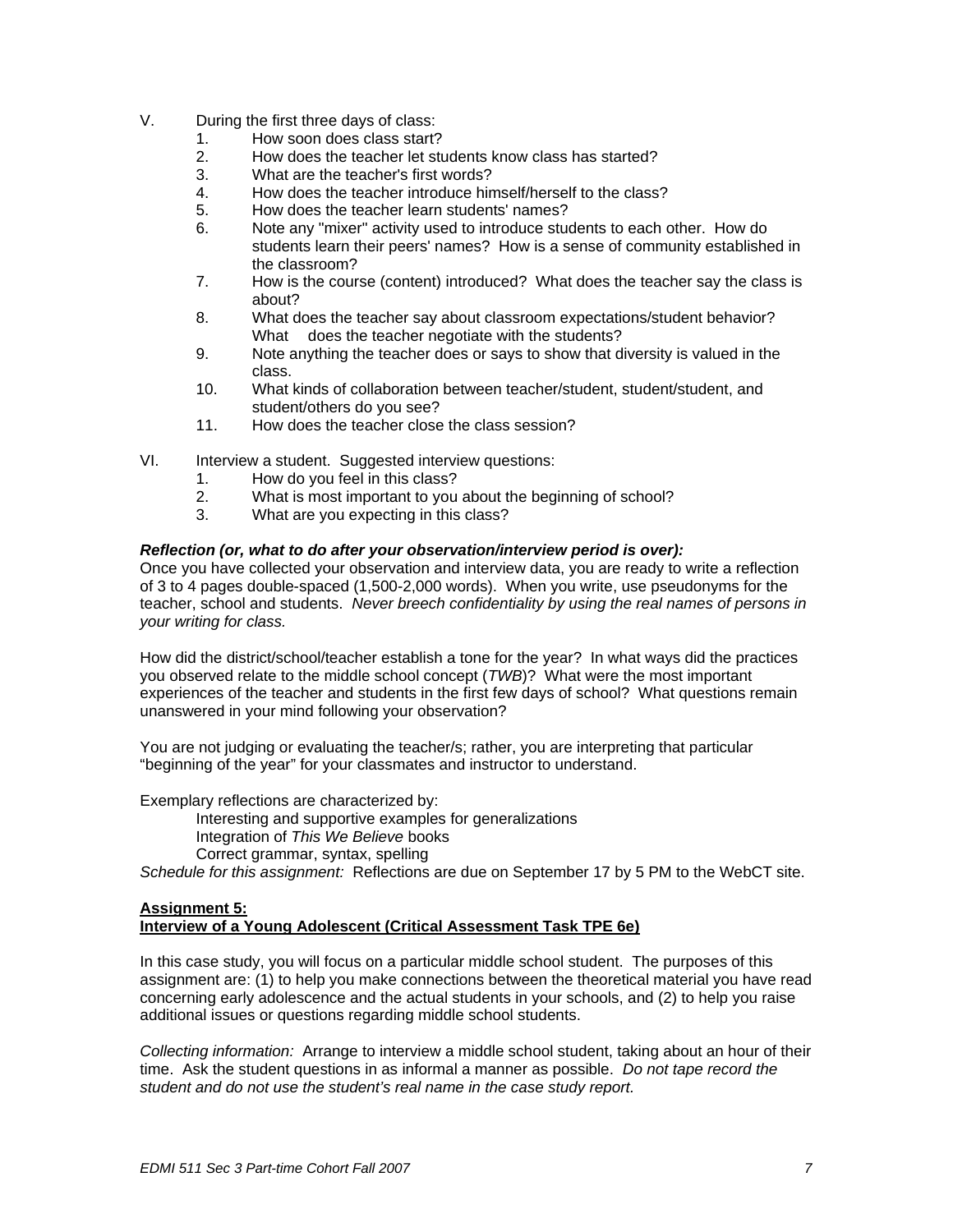First, talk to the student about *school*. Ask the student to describe a typical school day, hour by hour. What is the school day like from a student's perspective? What are the highs and lows? Are connections made among the student's various courses? To what degree does the student feel "valued" or "engaged" in classes? In addition to classes, be sure to ask about lunch, playground, gym, and any after school activities.

According to the student, how does she/he behave in different classes and contexts? Are there consistent patterns of behavior or are there different behaviors in different contexts?

What are the student's perceptions of what school is all about? What are her/his perceptions of each subject? What does it mean to your student to learn "math" or "language arts"? What are her/his favorite and least favorite subjects and teachers? Why? What is her/his attitude toward assessment?

Note the student's *physical* development. Does she/he seem to feel "comfortable" with her/his appearance? Ask about the student's *social* life. Who are the student's friends? Do these friends spend time with one another outside of school? Does she/he appear to be more influenced by peers or by parents? Does s/he interact frequently with members of the opposite gender? Ask about the student's sense of *ethics*. What does she/he think is "fair" and "unfair" about life, about school, about being a young adolescent? Note the student's frame of *thinking*. Does s/he appear to be more of a concrete thinker or more of a formal thinker?

*Writing the case study report:* After collecting information, write your case study in two parts: (1) a description and (2) an analysis of the student as a young adolescent. Once you have collected your observation and interview data, you are ready to write a reflection of 3 to 4 pages doublespaced (1,500-2,000 words). When you write, use pseudonyms for the student. *Never breech confidentiality by using the real names of persons in your writing for class.* 

After describing the student, think about what this case means. In your analysis, incorporate what you have been learning about early adolescence and instructional implications of early adolescent development. You will not be able to answer all of the following questions, but perhaps they will give you somewhere to begin in thinking about your analysis:

Where does the student seem to be in her/his development (physically, socially, ethically, personality/identity and/or cognitively)? Provide support from your data. Make connections to the theoretical models we have addressed in class, but *do no diagnose the student in any absolute terms.* (E.g., do not say, "This student is at the concrete operational stage." Instead, say, "When the student was talking about his math problems, his use of manipulatives indicates he may be thinking at the concrete operational stage.") Remember, you have been talking to the student for a short time, and it would be presumptuous of you to make sweeping statements that categorize the student based on such a short acquaintance.

What have you learned about the student in relationship to the school? How does your case fit within the material covered in your readings and in class? What issues about middle level schooling are raised through your observations?

What are the implications of your case for your work as a teacher? If you were a teacher to this student, what are some still unanswered questions that you would like to have answered? What do you think you might do in your classroom to address the needs of this student?

Focus on a particular theme or issue that best characterizes what you have observed. This may be a theme concerning the student (e.g., "the enthusiastic student") or an issue ("caring for a special needs middle school student"). Choose the most interesting or important aspects of this experience to include in the case study. *Even though we have suggested many questions for you to think about, do not try to be all-inclusive in your analysis.*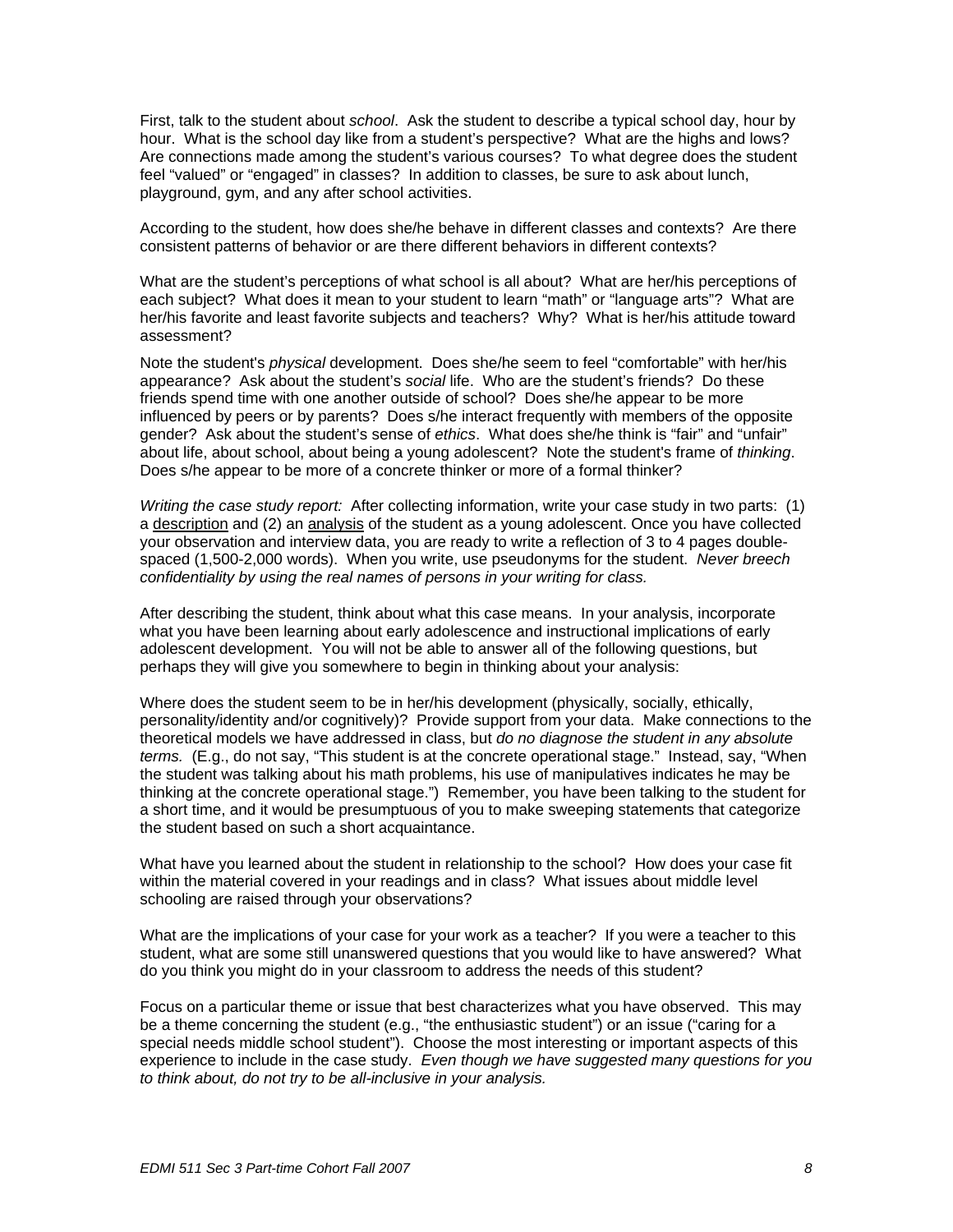Exemplary papers are characterized by:

Interesting and supportive examples for generalizations Integration of class textbooks and web-based materials Correct grammar, syntax, spelling

*Schedule for this assignment:* Due on October 15 by 5 PM to the WebCT site.

# **Assignment 8: TPE Reflective Statements**

In EDMI 511, you are specifically responsible for writing a reflective statement for TPEs 6E and 10 in the TaskStream Electronic Portfolio. You must attach your Beginning of the Year or Shadow a Student reflection as an artifact to support your ideas for TPE 6e, and either the Lesson Plan or Creating a Classroom Environment for TPE 10. You may attach other artifacts that also support your ideas. The same artifact may appear in multiple TPE reflections.

Each assigned response will relate to course assignments, discussions, and/or readings that provide a deeper understanding of the specified TPE. As you write, the goal is to describe your learning as it relates to the TPE, to analyze artifacts (assignments) and explain how they are evidence of your learning, and to reflect on the significance of your learning (the "so what?") and where you need to go next related to the TPE. A four paragraph structure will help you develop your response:

- **1st Paragraph**: Introduction to your response that uses the words of the TPE. DO NOT restate the TPE; instead, introduce your reader to the focus of your response as it relates to the TPE. This is basically an extended thesis statement related to the TPE (refer to *TPEsat-a-Glance with Salient Features* on the COE website)
- **2nd Paragraph**: Explain how one attached artifact is evidence of your learning related to the TPE. The key here is "evidence." How does this artifact prove that you have learned something specific related to the TPE?
- 3<sup>rd</sup> Paragraph: Explain how another attached artifact is evidence of your learning related to the TPE. (Optional for EDMI 511)
- **4th Paragraph**: Reflect upon and summarize the significance of your learning overall (connected to the TPE) and explain what you still need to learn related to this TPE. This addresses the "so what?" of your learning.

Please be succinct in your writing; more is NOT better. State your ideas clearly and keep them grounded in the evidence of your learning as represented by your artifacts. When you submit each TPE response, you will receive feedback from the instructor that asks for revisions or says that you are done. You will not get full credit for this assignment if you are asked to revise and you do not. Please continue to check your Taskstream portfolio until the instructor says you are done with each TPE response for the course. More details about using Taskstream will be given in class and can be found the Taskstream website.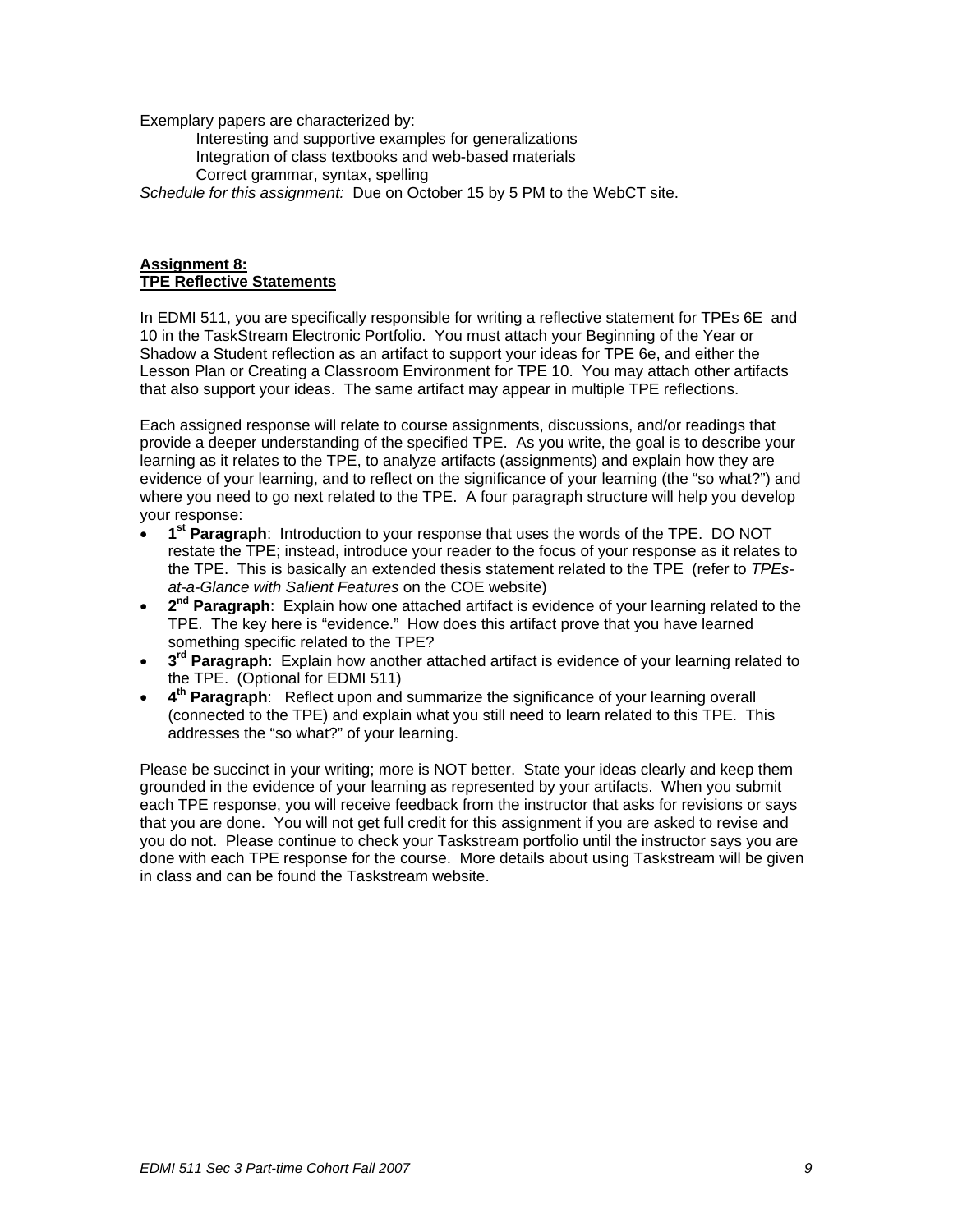# **EDMI 511 Section 3 Course Schedule Fall 2007 (The instructors reserve the right to alter the course schedule depending on guest speakers and teachable moments.)**

| <b>Date</b>   | <b>Topic</b>                 | Due Reading responses due on the prior Saturday at 5 PM via                              |
|---------------|------------------------------|------------------------------------------------------------------------------------------|
|               |                              | WebCT for each starred (*) class session.                                                |
| August 20     | <b>Building</b>              | This We Believe                                                                          |
| JMcD, BI      | community<br>Middle school   | Research/Resources TWB                                                                   |
|               | concept I                    |                                                                                          |
| August 27     | State standards              | Vatterott ch 6                                                                           |
| BI            | for $gr 6-8$                 | Skim the gr 6-8 standards at CDE:                                                        |
|               | Testing and                  | http://www.cde.ca.gov/be/st/ss/                                                          |
|               | Accountability               | Explore Testing/Accountability at CDE:                                                   |
|               |                              | http://www.cde.ca.gov/ta/                                                                |
|               |                              |                                                                                          |
| Sept 10*      | Debrief                      | Vatterott ch 1 (log due on Sat. Sept 8 at 5 PM)                                          |
| <b>JMcD</b>   | beginning of year            | TWB presentations due in class                                                           |
|               | Middle school                |                                                                                          |
|               | concept II                   |                                                                                          |
| Sept17*<br>BI | Professional                 | Vatterott ch 11 (log due on Sat. Sept 15 at 5 PMetc.)                                    |
|               | learning<br>communities      | http://www.teacherleaders.org/old_site/misc/dufour_PLCs.pdf<br>Beg Yr Study due on WebCT |
|               |                              |                                                                                          |
| Sept 24*      | Young                        | Vatterott ch 3                                                                           |
| <b>JMcD</b>   | adolescent                   | www.nmsa.org                                                                             |
|               | development I:               | Research summary on Young Adolescent Development                                         |
|               | Emotional, social            |                                                                                          |
|               | development                  |                                                                                          |
| October 1*    | Young                        | Vatterott ch 2                                                                           |
| BI            | adolescent                   |                                                                                          |
|               | development II:<br>Physical, |                                                                                          |
|               | intellectual                 |                                                                                          |
|               | development                  |                                                                                          |
| October 8*    | Classroom                    | Vatterott ch 4, Grant & Gillette ch 3                                                    |
| BI            | environment I                |                                                                                          |
| October 15*   | Debrief student              | <b>Student Study due on WebCT</b>                                                        |
| <b>JMcD</b>   | interview                    | Vatterott ch 7, 8, 9                                                                     |
|               | Lesson planning              |                                                                                          |
| October 22    | workshop                     |                                                                                          |
| BI            | Classroom<br>environment II  | Lesson Planning Workshop due on WebCT                                                    |
| October 29*   | Curriculum                   | www.nmsa.org                                                                             |
| <b>JMcD</b>   | issues                       | Research summaries on Multiage Grouping, Heterogeneous                                   |
|               |                              | Grouping, Flexible Scheduling                                                            |
|               |                              | TPE 6e to TaskStream due during class                                                    |
| November 5    | Intro to SDAIE               | Review Vatterott ch 8, 9                                                                 |
| BI            | strategies                   |                                                                                          |
| November      | Interdisciplinary            | www.nmsa.org                                                                             |
| $26*$         | teaming                      | RMLE Online 2004 vol 28 no 1 "Young Adol Voices"                                         |
| <b>JMcD</b>   |                              | Research summary May 2004 "ID Teaming"                                                   |
| Dec 3*        | Students with                | Villa/Thousand, Turnbull                                                                 |
| BI            | special needs                | <b>Classroom Environment due on WebCT</b>                                                |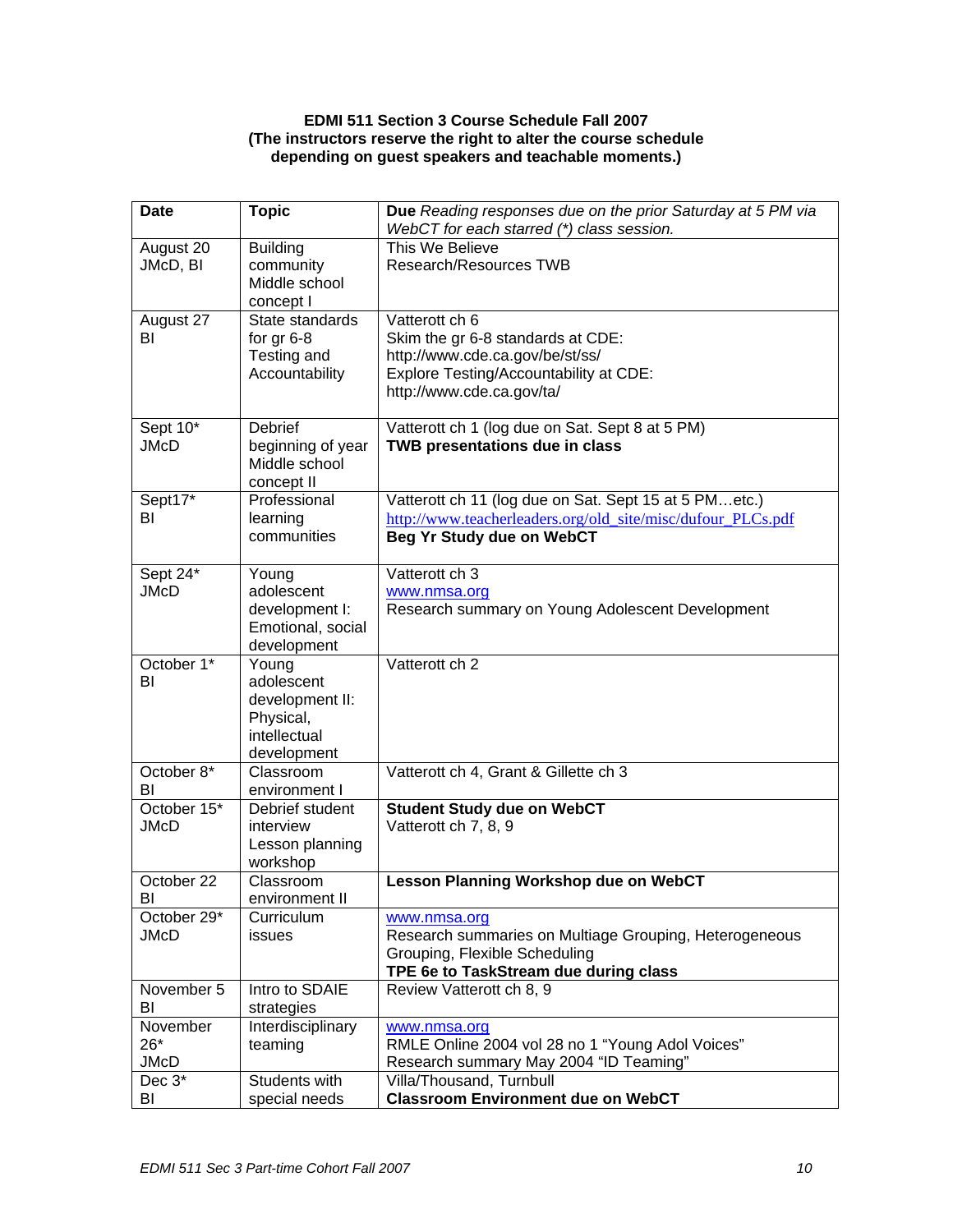|        |         | TPE 10 to TaskStream due during class |
|--------|---------|---------------------------------------|
| Dec 10 | Wrap up | <b>Participation due on WebCT</b>     |
| JMcD   |         | <b>Current events due on WebCT</b>    |